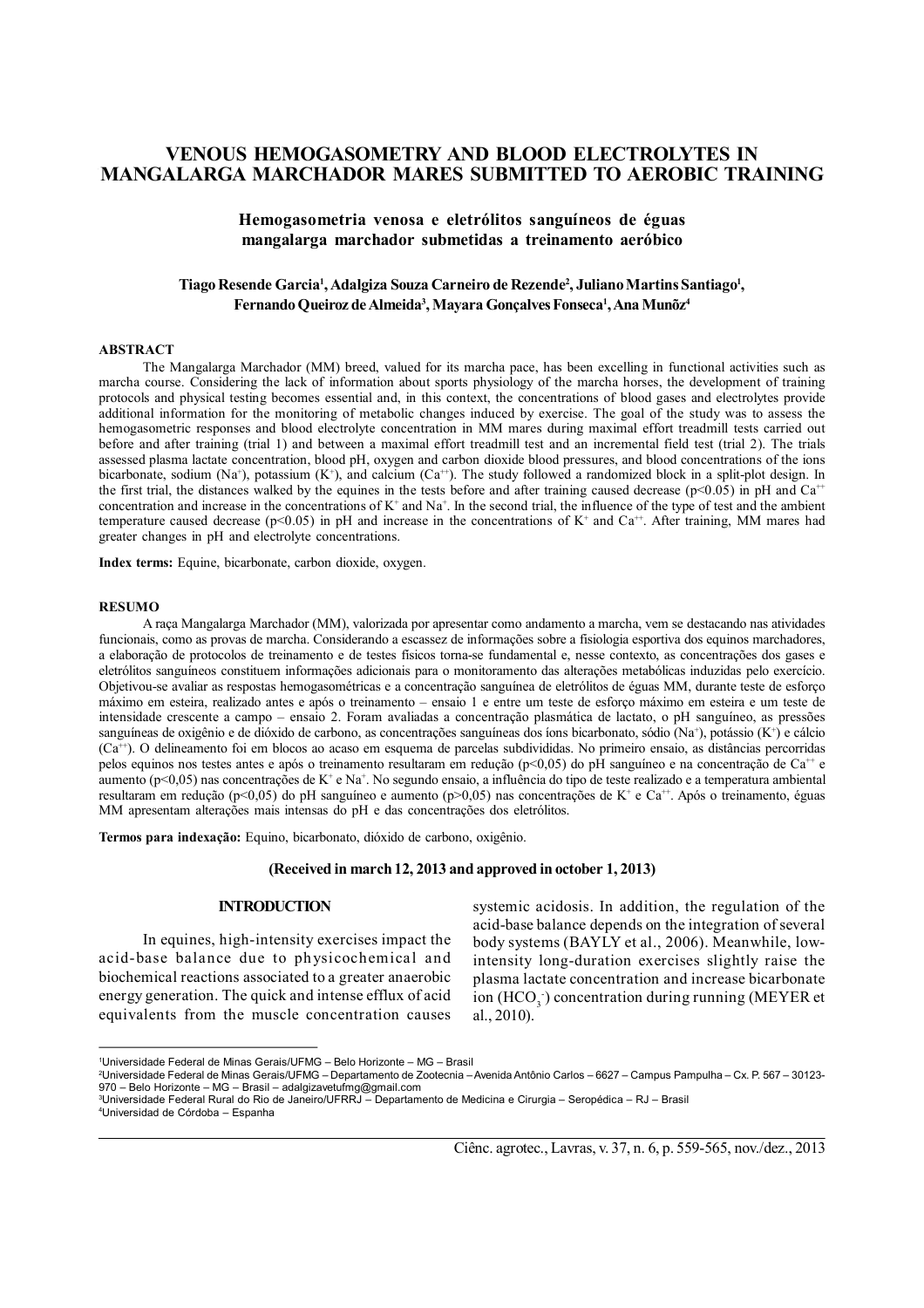The increase in alveolar ventilation and the changes in intra- and extra-cellular concentrations of sodium ( $Na^+$ ), potassium ( $K^+$ ) and chloride (Cl·) ions also act in regulating the equines' acid-base balance during exercise (HESS et al., 2006; MEYER et al., 2010). As a result of the dissociation of  $H_2CO_3$  into  $HCO_3$  and hydrogen ions (H<sup>+</sup>) within the erythrocytes, Cl enters and  $K<sup>+</sup>$  leaves the erythrocytes. There is also greater kidney reabsorption of Na<sup>+</sup> and H<sup>+</sup> excretion for maintaining electroneutrality (MEYER et al., 2010; BARTON; LANGELAND; SNABES, 2002).

In maximal effort exercise, the transmembrane flow of K<sup>+</sup> towards the extracellular space results in acute hyperpotassemia. The plasma increase of K<sup>+</sup> is proportional to the intensity of the exercise, the active muscle mass and the plasma lactate concentration (BAYLY; KLINE, 2007). During exercise, plasma concentration of  $(Ca^{+})$  decreases, which, associated to the hyperpotassemia, increases the risk of neuromuscular hyperexcitability (HESS et al., 2006). Na<sup>+</sup> is the main determinant of changes in effective plasma osmolarity and, because of the intensity of the exercise, its plasma concentration increases or decreases due to intercompartmental fluid shifts, H<sup>+</sup>/Na<sup>+</sup> countertransporter, kidney reabsorption, and sudoresis (BARTON; LANGELAND; SNABES, 2002; COENEN, 2005; BAYLY; KLINE, 2007).

In long-duration exercise, water and electrolyte loss through sweating ranges from 10 to 15 L/h, which may lead to dehydration and be associated to low performance and clinical signs of metabolic diseases (SAMPIERI et al., 2006). According to Meyer et al. (2010), the concentration of Na<sup>+</sup> , K<sup>+</sup> and Cl- ions in equine sweat depends on exercise intensity, temperature, relative humidity and prior acclimatization. Shortly after starting the exercise, an equine may lose approximately 8%, 3% and 20% of Na<sup>+</sup> , K<sup>+</sup> and Cl- , respectively, through sweat (COENEN, 2005). Clinical signs associated to electrolyte loss can appear during and/ or after exercise, depending on the intensity and duration of the effort, besides environmental factors.

The goal of this study was to assess the hemogasometry responses and blood electrolyte concentration in Mangalarga Marchador (MM) mares during maximal effort treadmill tests carried out before and 42 days after training and between a maximal effort treadmill test and an incremental field test.

### **MATERIAL AND METHODS**

The experiment was carried out in the Laboratory of Equine Performance Assessment located in the

Army's Horse Riding School, in the city of Rio de Janeiro, Brazil. 14 non-pregnant Mangalarga Marchador mares between four and nine years old weighing between 320 and 413 kg were used. Two trials were carried out. Trial 1 compared the hemogasometry responses and blood electrolyte concentration in Mangalarga Marchador (MM) mares during maximal effort treadmill tests carried out before and six weeks after aerobic training. Trial 2 compared the hemogasometry responses and blood electrolyte concentration in Mangalarga Marchador (MM) mares during a maximal effort treadmill test and an incremental field test, both carried out 42 days after training.

The first trial used 14 equines in a randomized block in split-plot design, where each animal represented a block, the plots were made up of the maximal effort tests in a high-performance treadmill both before and after training and the subplots were made up of the collections of baseline samples and samples immediately after exercise. The second trial used seven equines in a randomized block in split-plot design, where each animal represented a block, the plots were made up of the maximal effort tests in a high-performance treadmill and the incremental field test and the subplots were made up of the collections of baseline samples and samples immediately after exercise.

The animals were housed in individual masonry stalls with feeding troughs and drinking troughs for free access to water. The equines were fed a diet made up of Coastcross (*Cynodon dactylon*) hay and a commercial concentrate<sup>5</sup>. The mares were weighed weekly and, at each weighing, the daily ration was calculated as 2.5% of the living weight of each animal, which represented the dry matter intake until the next weighing. The amount of concentrate provided represented 50% of that value. These values were determined for equines in moderate work, according to the NRC (2007). The concentrate feed was split into three daily portions provided at 6 a.m., 12 p.m., and 6 p.m., while hay was split into two portions provided at 8 a.m. and 7 p.m. Mineral salt was freely available.

The mares trained for six weeks, Monday through Saturday, with the exercise on alternating days between the treadmill and the automatic horse walker. Half the animals trained on the treadmill Mondays, Wednesdays and Fridays, while the others trained on Tuesdays, Thursdays and Saturday. On the days they did not work

5 Itambé® Expander Atleta Feed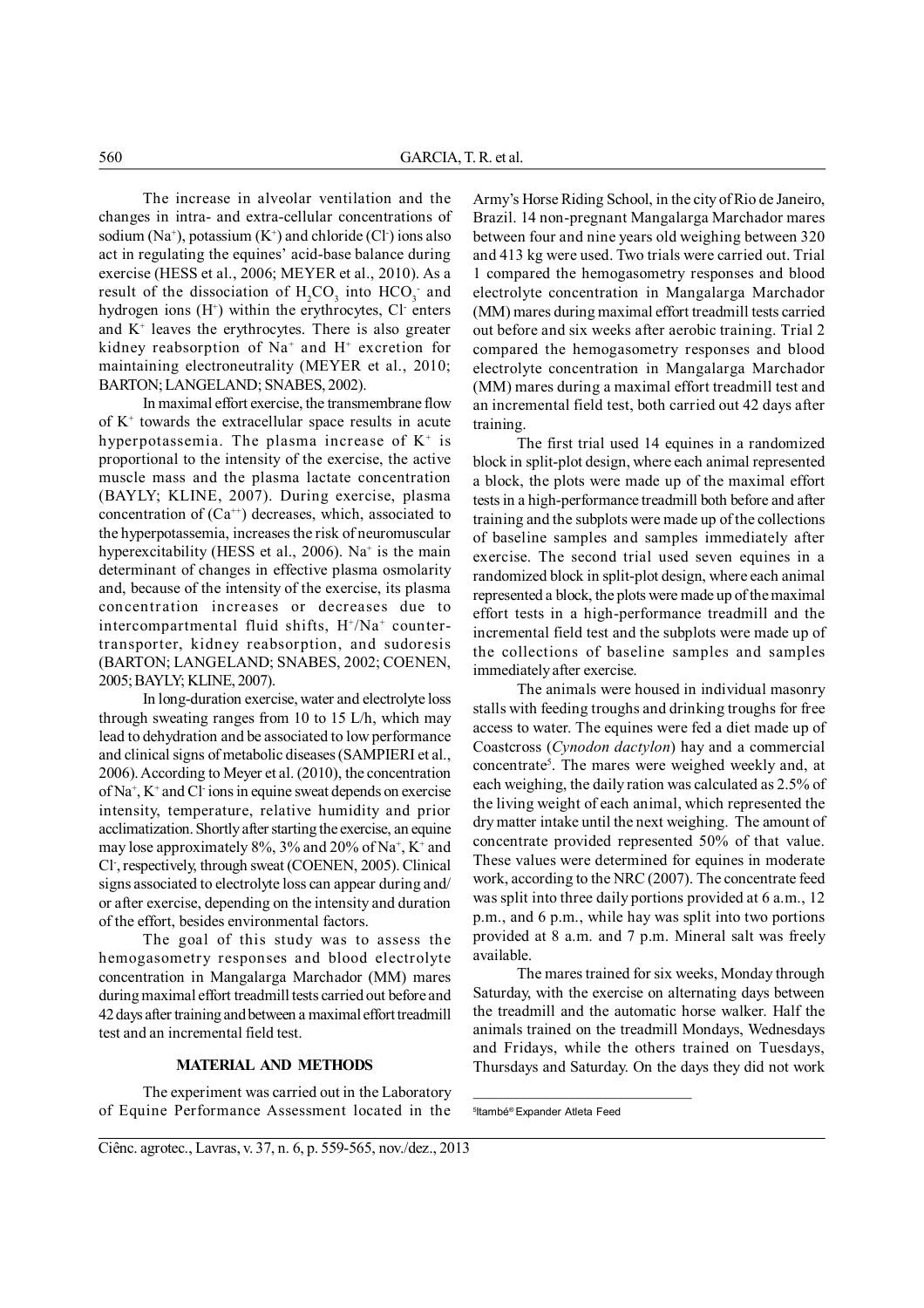on the treadmill, the mares exercised on the walker. On Sundays, all animals rested.

The training protocol on the treadmill consisted of an initial 10-minute warm-up period, being 5 minutes walking at 1.6 meter per second (m/s) and 5 minutes marching at 3.5 m/s. Next, the treadmill was set to a 3degree slope and the mares marched at a specific individual speed for 30 minutes. This speed corresponded to 80% of the aerobic threshold speed of each animal, determined at the first maximal effort test carried out before training with the use of a spirometry mask and ranged between 3.6 and 4.4 m/s among the animals. Cool-down was carried out for 10 minutes, being 5 minutes marching (3.5 m/s) and 5 minutes walking (1.6 m/s), with the treadmill flat. The exercise in the automatic walker consisted of 60 minutes walking at 1 m/s, being 30 minutes clockwise and 30 minutes counter-clockwise.

In the maximal effort treadmill tests, the mares warmed up for 10 minutes, being 5 minutes walking at 1.6 m/s and 5 minutes marching at 3.5 m/s, with the treadmill flat. After the warm-up period, the speed was raised to 4 m/s and the treadmill was set to a 3-degree inclination. From this point on, the speed was raised by 1 m/s every two minutes until the animals reached fatigue, when could no longer support the speed of the treadmill. After fatigue, the mares underwent a 10-minute cool-down period, being 5 minutes marching (3.5 m/s) and 5 minutes walking (1.6 m/s), with the treadmill remaining at 3 degrees of inclination.

The incremental field test was carried out 48 hours after the maximal effort treadmill test. This test was performed in a 1400 m grassed area, measured by GPS<sup>6</sup> and the different animals were ridden by the same person during this test. The test consisted of a 20-minute warmup period, where the rider used walk and marcha gaits. The animals then ran the 1400 m track four times at different speeds, being the following gaits used: marcha (average speed of 3.5 m/s), extended marcha (4.2 m/s), collected gallop (5.3 m/s) and extended gallop (8.3 m/s). At the end of each gait, the heart rate was monitored and the animal began the next stage only when the heart rate was at or below 60 bpm. At the end of the last stage, the animals underwent a recovery period, where they were conducted at walk for 20 minutes.

On the day of the maximal effort treadmill test and the incremental field test, the first blood sample (baseline) was collected at 5 o'clock by puncturing the jugular vein

with a 25 x 0.8 mm needle and 1 mL disposable plastic syringes without anticoagulant for hemogasometry and needles for vacuum collection (BD® ) and vacuum tubes with sodium fluoride (Vacutainer BD® ) in order to determine the plasma lactate concentrations. In the maximal effort treadmill test, the second blood sample was collected through the catheter and extension tube at the last 15 seconds of the final minute at gallop. In the incremental field test, the second blood sample was collected immediately after the extended gallop.

 $O_2(P_vO_2)$  and  $CO_2(P_vCO_2)$  blood pressures, pH and blood concentrations of bicarbonate  $(HCO<sub>3</sub>)$ , potassium  $(K^+)$ , sodium  $(Na^+)$  and calcium  $(Ca^{++})$  ions were measured with a portable hemogasometry device I-Stat (Roche® ) and EG7<sup>+</sup> cartridges (Roche®). The correction of the equines' body temperature in the hemogasometry device was performed by checking rectal temperature at the same time as the collection of baseline blood samples and immediately after extended gallop in the incremental field test. In the maximal effort treadmill test, in order to correct the equines' body temperature in the hemogasometry device at the last 15 seconds of the final minute at gallop, the temperature of 40 °C was used, which corresponds to the average rectal temperature of the equines obtained immediately after the treadmill tests.

In order to determine the plasma lactate concentrations, the blood samples were centrifuged at 3000 rpm for 10 minutes so that the plasma was separated. Next, 1 ml plasma aliquots were stored in polypropylene eppendorf tubes and stored at -18 °C. The plasma lactate concentrations were determined using a reagent kit (Katal® ) in a BTS 315 (Biosystem® ) spectrophotometer.

The results of the plasma lactate concentration did not have normal distribution and homocedasticity among the treatments and suffered a logarithmic transformation. The results were submitted to an analysis of variance and the averages were compared by Fisher's test at 5% probability with the use of the software SAEG (version 9.1).

### **RESULTS AND DISCUSSION**

In the first trial, during the maximal effort treadmill test before training, the equines did on average 10.36 minutes of exercise, running 3600 meters. In the test performed after training, these animals did on average 12.02 minutes of exercise, running 4680 meters. There was no effect of training (P>0.05) on  $O_2$  and  $CO_2$  blood pressures. An increase was seen (P<0.05) in  $P_vO_2$  and  $P_vCO_2$  after exercise compared to the baseline values in the tests carried <sup>6</sup>Global Positioning System **business and after training (Table 1)**.

Ciênc. agrotec., Lavras, v. 37, n. 6, p. 559-565, nov./dez., 2013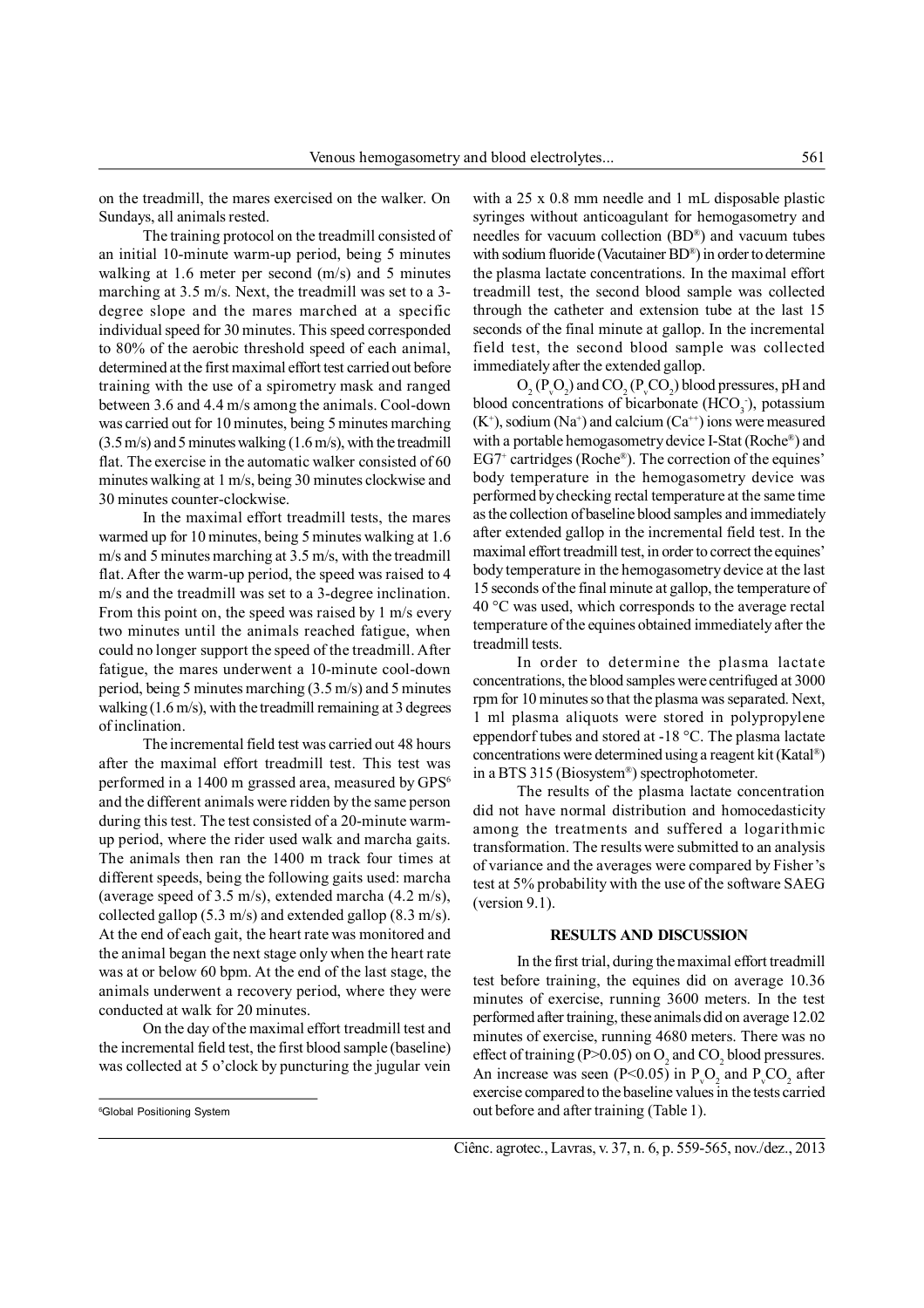| Table 1 – Average hemogasometry and blood electrolyte concentration, lactate and blood pH values of equines at                 |  |
|--------------------------------------------------------------------------------------------------------------------------------|--|
| baseline and immediately after the maximal effort treadmill test, carried out before and after training, with their respective |  |
| coefficients of variation $(CV)$ (n=14).                                                                                       |  |

|                    | Before training |                | After training  |                   |       |
|--------------------|-----------------|----------------|-----------------|-------------------|-------|
|                    | <b>Baseline</b> | After          | <b>Baseline</b> | After             | CV(%) |
| $P_vO_2$ (mmHg)    | $34.8^{b}$      | $41.6^{\circ}$ | $36.1^{b}$      | $43.0^{\circ}$    | 15.8  |
| $P_vCO_2$ (mmHg)   | $46.2^{b}$      | $53.6^{\circ}$ | $48.2^{b}$      | $52.4^{\circ}$    | 12.7  |
| $HCO3$ (mmol/L)    | $30.4^{\rm a}$  | $19.6^{b}$     | $30.6^a$        | $17.7^{b}$        | 10.4  |
| Lactate $(mmol/L)$ | $0.97^b$        | $15.1^{\circ}$ | $0.97^{\rm b}$  | $16.3^{\circ}$    | 0.5   |
| pH                 | $7.43^{Aa}$     | $7.18^{Ab}$    | $7.41^{Ba}$     | $7.15^{Bb}$       | 0.9   |
| $K^+$ (mEq/L)      | $3.73^{Ab}$     | $5.97^{Ba}$    | $3.57^{Ab}$     | $6.29^{Aa}$       | 6.7   |
| $Na^+(mEq/L)$      | $139^{Ab}$      | $141^{Ba}$     | $137^{Ab}$      | $144^{\text{Aa}}$ | 1.6   |
| $Ca^{++}$ (mEq/L)  | $3.31^{Aa}$     | $2.91^{Ab}$    | $1.70^{Ba}$     | $1.49^{Bb}$       | 3.7   |

Different capital letters differ between the maximal effort tests according to Fisher's test ( $p<0.05$ ).

Different small letters differ between the evaluation times according to Fisher's test (p<0.05).

Meyer et al. (2010), assessing English Thoroughbred equines after extended effort treadmill test and Hess et al. (2006), assessing Arabian equines in incremental treadmill test at 6 and 7 m/s, found a reduction in  $P_vCO_2$  and increase in  $P_vO_2$  in venous blood. According to these authors, the reduction in  $P_{v}CO_{2}$  and increase in  $P_vO_2$  took place due to the animals hyperventilating at submaximal speeds. In the present study, the increase in  $PvO_2$  immediately after exercise compared with the baseline value was similar to the reports by Meyer et al. (2010) and Hess et al. (2006), which was expected due to the higher oxygen demand by the active muscle tissue.

On the other hand, the increase in  $CO<sub>2</sub>$  blood pressure immediately after the exercise, compared to the baseline value, disagreed with the results reported by the aforementioned authors. The difference seen among the studies is likely due to the type of effort performed by the animals since the extended effort and gallop at 6 and 7 m/ s represent submaximal-intensity exercise. In the present study, the animals were submitted to maximal effort tests and, according to Cittar (2007), when equines are exercised at maximal speed, the locomotor-respiratory coupling in quadrupeds represent a mechanical limitation to the increase in alveolar ventilation, thus resulting in an increase in  $P_vCO_2$ . Higher blood pressures were also found by Bayly et al. (2006) and Mukai et al. (2010), who attributed this increase to the higher  $\mathrm{CO}_2$  production by the active muscle tissue.

After both tests, there was an increase in the equines' plasma lactate concentration and a reduction

in blood pH compared to the baseline values (Table 1). Similar results were found by studies assessing endurance equines (HESS et al., 2006; SAMPIERI et al., 2006; FERRAZ et al., 2008; VIU, RAINGER; HODGSON, 2010) and race equines (EVANS et al., 1995; BAYLY et al., 2006; BRONSART; SIDES; BAYLY, 2009; MUKAI et al., 2010). According to Viu, Rainger and Hodgson (2010), the changes in blood pH and plasma lactate concentration in equines are more intense in high-speed exercises (racing) when compared to moderate-speed exercises (endurance).

During high-intensity exercise, the reduction in blood phosphocreatine concentration, higher anaerobic energy generation with exponential lactate accumulation and increase in  $Na^+$  and  $K^+$  concentration are related to the increase in plasma H<sup>+</sup> concentration (LINDINGER; WALLER, 2008). In high-intensity exercise, the reduction in venous blood  $pH$  is partially due to the higher  $CO<sub>2</sub>$ production by the active muscle tissue, which within the erythrocytes is dissociated into  $HCO<sub>3</sub>$  and  $H<sup>+</sup>$  (MEYER et al., 2010; HESS et al., 2006). According to Bronsart, Sides and Bayly  $(2009)$ , the increase in muscle H<sup>+</sup> concentrations in intense exercises due to the higher anaerobic energy generation exceeds the buffering capacity, thus leading to a reduction in blood pH.

In both tests, there was a decrease  $(P<0.05)$  in  $HCO<sub>3</sub>$  blood concentration immediately after the exercise compared to the baseline values (Table 1). In equines, part of the  $\mathrm{CO}_2$  generated by the active muscle tissue diffuses into the erythrocytes, where it is converted into  $HCO<sub>3</sub>$  and H<sup>+</sup> with the participation of carbonic anhydrase. In order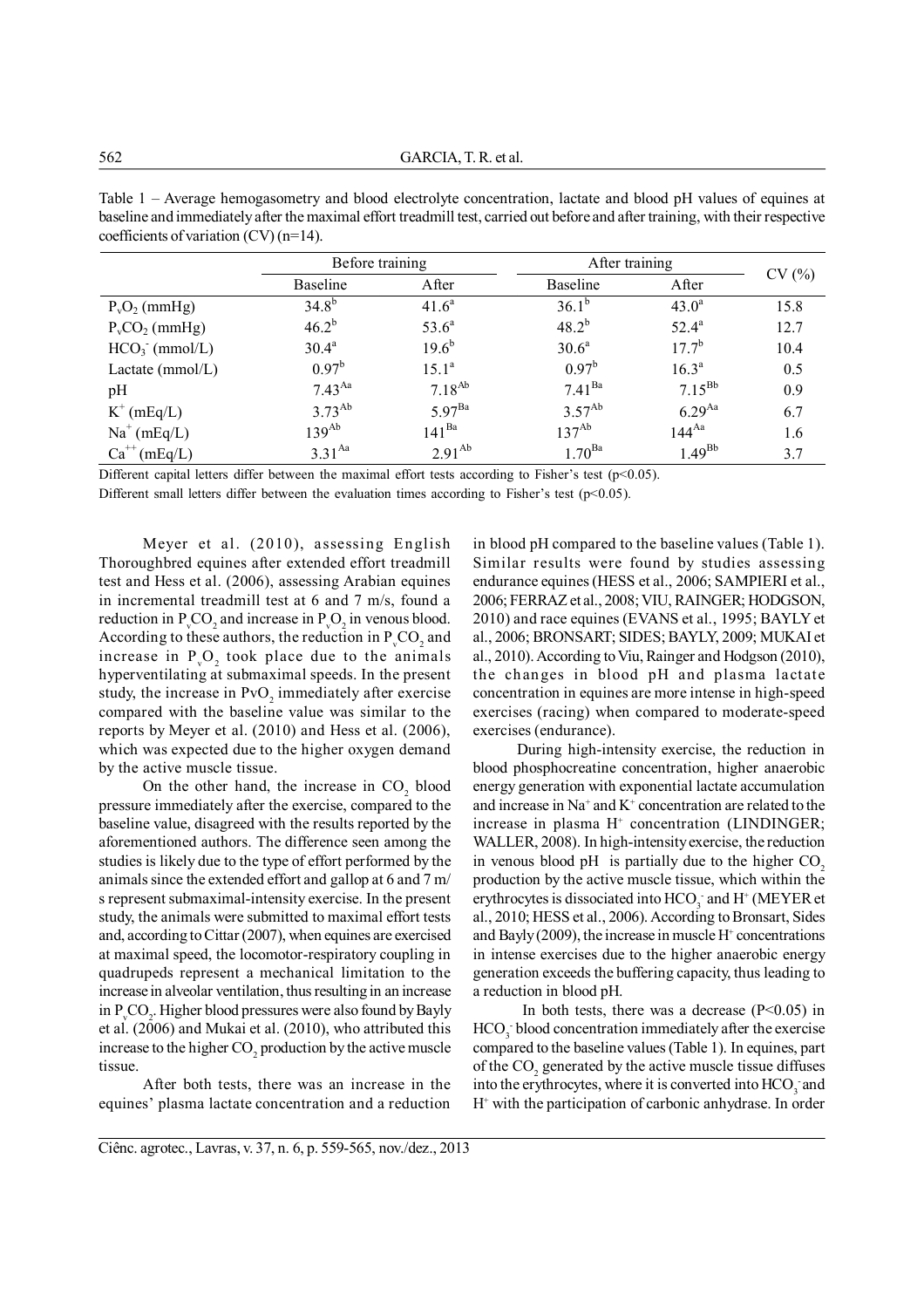for this reaction to continue, the  $HCO<sub>3</sub>$  produced leaves at the same time Cl- enters the erythrocytes to maintain intracellular electroneutrality (BAYLY et al., 2006; MEYER et al., 2010; COENEN, 2005; MUKAI et al., 2010). In the lungs, the opposite reaction is needed for releasing the  $\rm CO_{2}$  generated by muscle activity, with HCO<sub>3</sub> entering and Cl- leaving the erythrocytes (MEYER et al., 2010). Therefore, higher  $HCO<sub>3</sub>$  concentrations are found in venous blood compared to arterial blood (BAYLY et al., 2006; CARLSON, 1995). However, according to Aguilera-Tejero et al. (2000), although the increase in plasma  $HCO<sub>3</sub>$ concentrations is determined by the raise in  $CO_2$ ,  $HCO_3$ concentration must decrease in order to make up for the increase in plasma lactate during effort, thus justifying the reduction in the blood concentration of  $HCO<sub>3</sub>$  found in the present study. A similar result was found by Viu Rainger and Hodgson (2010) while assessing endurance equines in a 120 km competition. Those authors also did not find an increase in  $HCO<sub>3</sub>$  concentrations, even with the increase in  $CO<sub>2</sub>$ , and attributed that result to the increase in plasma lactate concentration.

After both tests, there was an increase  $(P<0.05)$  in the equine blood concentrations of  $K^+$  and Na<sup>+</sup> and a decrease in  $Ca^{++}$ . During exercise, the increase in plasma  $H^+$  concentration as a result of the dissociation of  $H_2CO_3$ into  $HCO_3^-$  and  $H^+$  within the erythrocytes forces  $K^+$  out of the erythrocytes so that intracellular electroneutrality is maintained, thus increasing the plasma concentration of this ion (MEYER et al., 2010). Moreover, muscle tissues contain approximately  $\frac{3}{4}$  of the total K<sup>+</sup> present in the organism (COENEN, 2005) and the contraction of skeletal muscles releases  $K^+$  to the extracellular space, which contributes to the increase of its concentration in the plasma (BAYLY et al., 2006; BAYLY; KLINE, 2007). According to Harris and Snow (2010), the increase in  $K^+$ concentration in equines during exercise is due to these ions exiting active muscle cells and this increase is proportional to the intensity of the exercise. The increase in lactate concentration induced by exercise is compensated by even higher increases in  $Na^+$  and  $K^+$  concentrations (BAYLY et al., 2006).

The increase in Na<sup>+</sup> concentration, by its turn, is related to the movement of hypotonic fluids to the extracellular space (ROSE; HODGSON, 1994; COENEN, 2005). According to Barton, Langeland and Snabes (2002), the higher Na<sup>+</sup> concentration during exercise is also associated to the maintenance of blood pH through kidney reabsorption of Na<sup>+</sup> and excretion of H<sup>+</sup>, acting on the maintenance of plasma hyperosmolarity and on the development of thirst. According to Meyer et al. (2010), the reduction in  $Ca^{++}$  concentration is consistent with the hypertonic nature of equine sweat. Furthermore, the reduction in Ca<sup>++</sup> after high-intensity exercises is related to the complexation of these ions with organic and inorganic anions, the binding with albumin and the intracellular flow (FOREMAN; WALDSMITH; DALUM, 2004).

Immediately after exercise, there was a difference (P<0.05) between the tests, with lower blood pH and blood  $Ca^{++}$  concentration and higher blood  $K^+$  and  $Na^+$ concentrations in the second physical test compared to the test before the training. These differences are likely related to the greater speed and distance run by these animals after the 42 days of training.

In the second trial, which compared the maximal effort treadmill test and the incremental field test, the equines ran 4680 m during the maximal effort treadmill test. In the incremental field test, the equines ran 5600 m. In the incremental field test, the rest period between each stage of the exercise for recovery and lowering of the animals' heart rate made it impossible to compare the times needed to perform the exercise between the treadmill and field tests.

Similarly to the first trial, immediately after the maximal effort treadmill test and the incremental field test, there was an increase (P<0.05) in  $O_2$  blood pressure, plasma lactate concentration and blood  $K^+$  and  $Na^+$  concentrations, while blood pH and  $HCO_3^-$  and  $Ca^{++}$  blood concentrations decreased (Table 2).

A difference (P<0.05) was found between the treadmill and field tests for blood pH and blood K<sup>+</sup> and  $Ca^{++}$  concentrations immediately after exercise (Table 2). These differences are likely related to the intervals between each stage of the incremental field test. Hence, besides the reduction in heart rate, the intervals promoted a reduction in the plasma lactate concentration due to its metabolization through oxidation in the muscle fibers and liver gluconeogenesis (MUNÕZ et al., 1999) and the influx of K<sup>+</sup> into the myocytes aiming at reestablishing acid-base balance (BAYLY et al., 2006).

Since the reduction in blood pH during intense exercises is related to the exponential accumulation of lactate due to the greater anaerobic energy generation and the increase in extracellular K<sup>+</sup> concentration (LINDINGER; WALLER,  $2008$ , the lower blood  $K<sup>+</sup>$  concentrations in the incremental field test justify the higher pH value immediately after the incremental field test compared to the maximal effort treadmill test.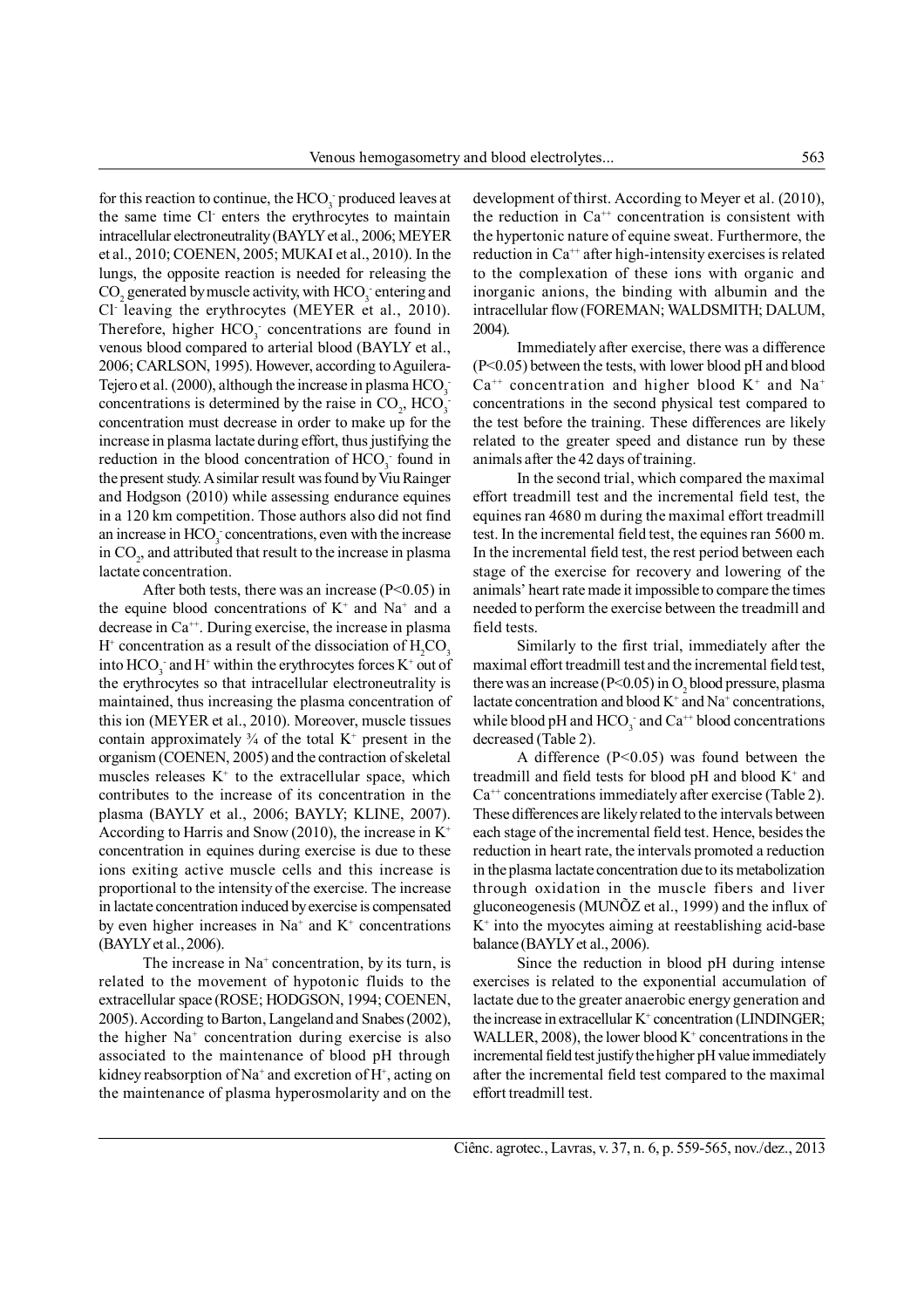Table 2 – Average hemogasometry and blood electrolyte concentration, lactate, and blood pH values of equines before and after the maximal effort treadmill test and the incremental field test, with their respective coefficients of variation (CV)  $(n=7)$ .

|                      | Field test        |                  | Treadmill test    |                 |       |
|----------------------|-------------------|------------------|-------------------|-----------------|-------|
|                      | <b>Baseline</b>   | After            | <b>Baseline</b>   | After           | CV(%) |
| $P_vO_2$ (mmHg)      | $36.6^{b}$        | $47.7^{\rm a}$   | $36.6^{b}$        | $45.0^{\rm a}$  | 11.3  |
| $P_vCO_2$ (mmHg)     | 48.6              | 43.1             | 48.6              | 52.7            | 13.8  |
| $HCO3$ (mmol/L)      | 30.8 <sup>a</sup> | $19.8^{b}$       | 30.8 <sup>a</sup> | $17.1^{\rm b}$  | 8.5   |
| Lactate $(mmol/L)$   | $1.01^{\rm b}$    | $12.22^{\rm a}$  | 1.01 <sup>b</sup> | $15.64^{\circ}$ | 0.5   |
| pH                   | $7.41^{Aa}$       | $7.28^{Ab}$      | $7.41^{Aa}$       | $7.14^{Bb}$     | 0.7   |
| $K^+$ (mEq/L)        | $3.63^{Ab}$       | $5.01^{Ba}$      | $3.63^{Ab}$       | $6.14^{Aa}$     | 8.6   |
| $Na^+$ (mEq/L)       | $137^{b}$         | 141 <sup>a</sup> | $137^{b}$         | $144^a$         | 1.8   |
| $Ca^{++}$<br>(mEq/L) | .70 <sup>Aa</sup> | $1.43^{\rm Bb}$  | $1.70^{Aa}$       | $1.50^{Ab}$     | 2.4   |

Different capital letters differ between the field test and treadmill test according to Fisher's test (p<0.05). Different small letters differ between the evaluation times according to Fisher's test ( $p$ <0.05).

In the field test, the average ambient temperature was 31.4  $\degree$ C, while in the treadmill test, with the use of air conditioning, the ambient temperature was kept at 24 °C. According to Meyer et al. (2010), the reduction in  $Ca^{+}$ concentration is consistent with the hypertonic nature of equine sweat and, besides exercise intensity, the concentration of this ion in equine sweat depends on the ambient temperature and relative humidity. Therefore, the lower blood  $Ca^{++}$ concentration found in the field test may be related to the higher ambient temperature during this test, which probably resulted in a greater loss of  $Ca^{++}$  through sweat.

## **CONCLUSIONS**

After 42 days of aerobic training, Mangalarga Marchador mares subjected to a maximal effort treadmill test showed more intense changes in blood pH and blood electrolyte concentrations related to the increase in time to fatigue.

In the incremental field test, the ambient temperature and the time between the stages of the exercise had an impact on blood pH and blood electrolyte concentration compared to the maximal effort treadmill test.

#### **REFERENCES**

AGUILERA-TEJERO, E. et al. Quantitative analysis of acid-base balance in show jumpers before and after exercise. **Research in Veterinary Science,** Rome, v.68,n.2, p.103-108, 2000.

BARTON, S.F.; LANGELAND, F.F.; SNABES, M.C. Efficacy and safety of intravenous parecoxib sodium in relieving acute postoperative pain following gynecologic laparotomy surgery. **Anesthesiology**, Philadelphia, v.97,n.2, p.306-314, 2002.

BAYLY, W.; KLINE, K.A. Hematología y bioquimica. In: BOFFI, F.M. **Fisiologia del Ejercicio em Equinos**. Buenos Aires: Inter-Médica, 2007, p.145-51.

BAYLY, W.M. et al. Changes in arterial, mixed venous and intraerythrocytic concentrations of ions supramaximally exercising horses. **Equine Exercise Physiology**, Cambridgeshire, v.36, n.8, p.294-297, 2006.

BRONSART, L.L.; SIDES, R.H.; BAYLY, W.M. A comparative study of interval and continuous incremental training in Thoroughbreds. **Equine Comparative Exercise Physiology**, Cambridgeshire, v.6, n.2, p.49-57, 2009.

CARLSON, G.P. Interrelationships between fluid, electrolyte and acid-base balance during maximal exercise. **Equine Veterinary Journal**, Cambridgeshire, v.27, n.18, p.261-265, 1995.

CITTAR, J.S. Sistema respiratorio. In: BOFFI, F.M. **Fisiologia Del Ejercicio em Equinos**. Buenos Aires: Inter-Médica, 2007, p.41-60.

COENEN, M. Exercise and stress: impact on adaptive processes involving water and electrolytes. **Livestock Production Science**, Amsterdam, v.92, n.2, p.131-145, 2005.